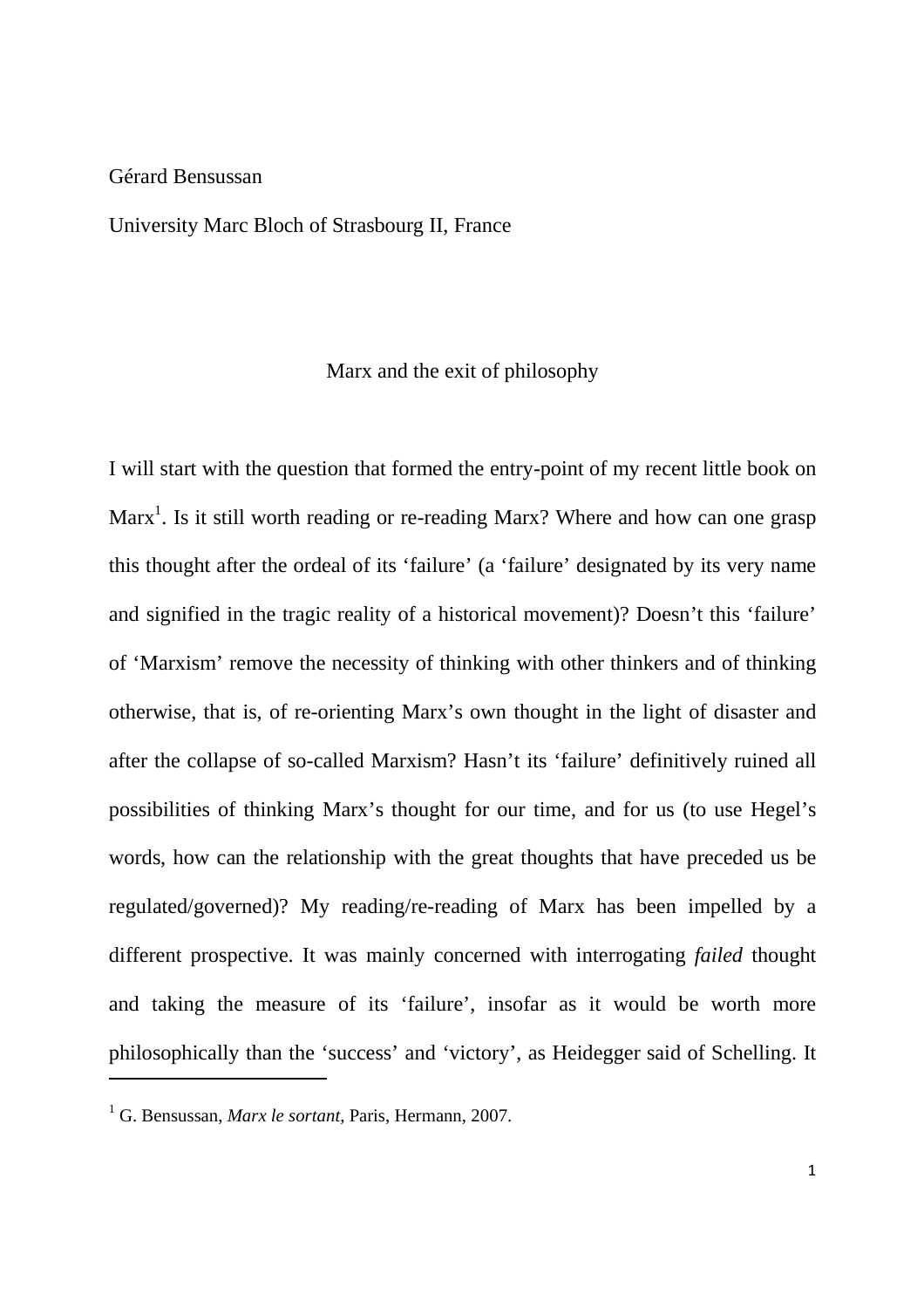was concerned the re-traversing the extreme difficulties that Marx himself encountered in his thinking. According to a retroactive and theoretically sterile interpretation, these difficulties are less the measure or proof of 'failure' than the promise of a life for Marxist thought which doesn't let itself be exhausted by the historic avatar of Marxism and its determinate applications (which doesn't mean that this history has nothing to teach us).

These methodological preconditions of inquiry thus compel one to enter Marx by repositioning us at the beginning of his path, if we consider that this beginning does not cease to trace its course along the whole route/trajectory, in a structured, singular and interminable way.

This beginning, which has no end, is constituted by a vast zone of turbulence and ruptures. This is 'young Marx' in the Althusserian cartography of the 'cut' and the accidents of terrain which organize this turbulence and these ruptures. Going there obliges us to hold onto it quite a while after its dated localization, following a modality wholly different from chronology, biography or 'epistemology'. Entering Marx through this route first of all obliges us to treat his thought like a great German Metaphysics. Or like a great German anti-metaphysics, which comes to the same thing, but a different same thing. There is no paradox here if we stand by the Heideggerian axiom stated in *The Letter on Humanism*: 'the inversion of a metaphysical proposition remains a metaphysical proposition' – which Althusser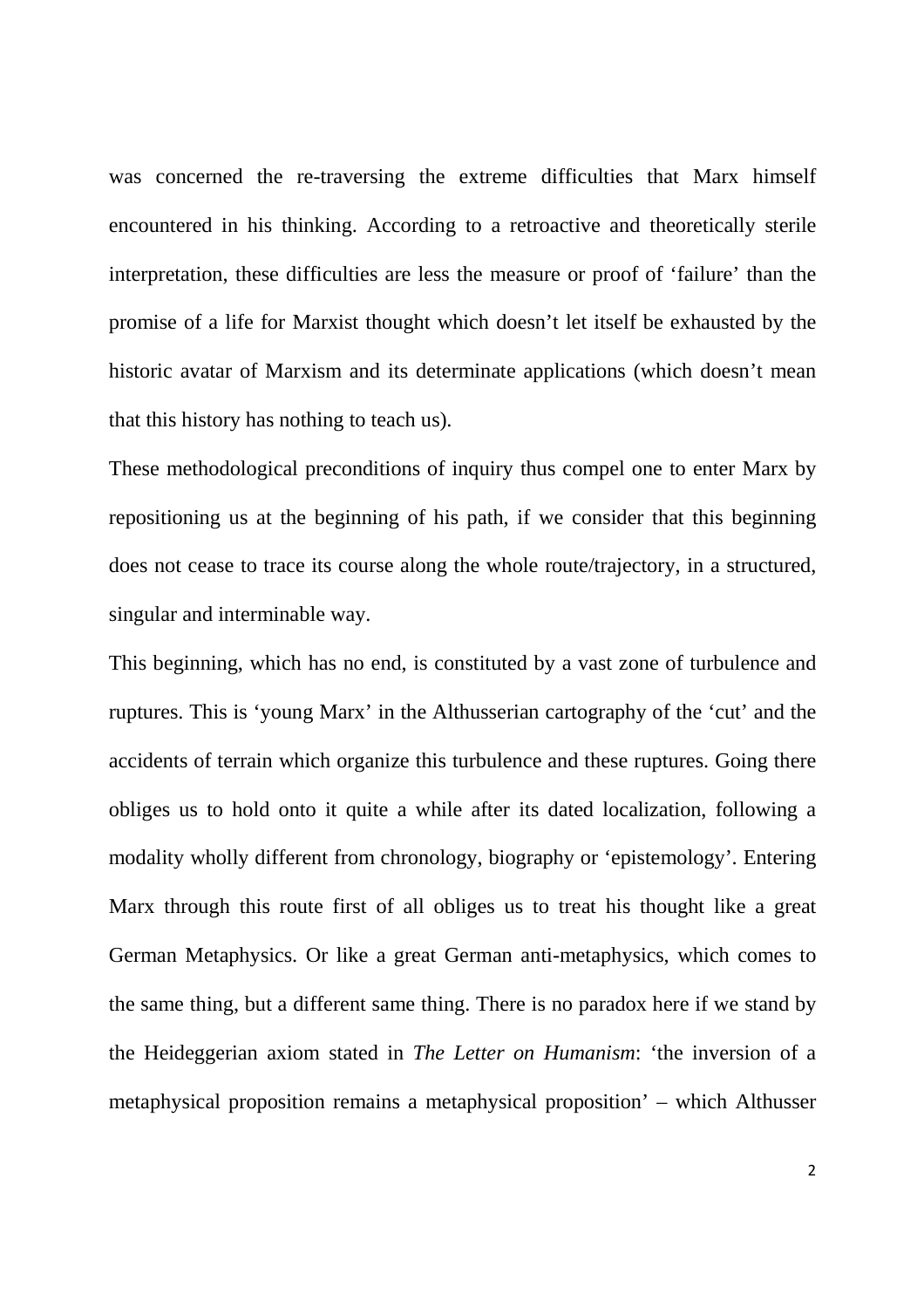has remembered perfectly in his reading of Marx, since he has made it his guiding thread in his restatement of Marxism. It is now left for us to ask whether Marxian inversion, whose thematisation is so insistent that it impels in good part the explicit *anti-*metaphysics of the author of *Capital,* brings up purely and simply what we have just determined as an axiom – and that structurally, fundamentally affects, the whole history of philosophy in the complex succession of ruptures, inversions, of interwoven refutations that make up its thread and its content.

If the conditions of intelligibility of Marx's thought--which are, at the same time, its theoretical conditions of possibility -- are kept in this zone of the tempest of 'youth', we have then approach Marx as a great metaphysical, post-metaphysical, or even anti-metaphysical thinker. In other words, we have to read him within the inscription of the German, essentially Hegelian, tradition of idealism. This 'within' is obviously an 'against'. We are dealing here with the whole question of the *Ausgang,* of *issue* which is at stake in this dislocation. In the preface to his 1888 pamphlet, *Ludwig Feuerbach and the end of the classic German philosophy*, Engels practically made it the emblem of the retrospective exposé of Marxist antimetaphysics. Returning expressly to Marx by citing his exact words, in the *Contribution to the Critique of Political Economy* of 1859 ("*we resolved to work out in common the opposition of our view to the ideological view of German philosophy, in fact, to settle accounts with our erstwhile philosophical conscience.*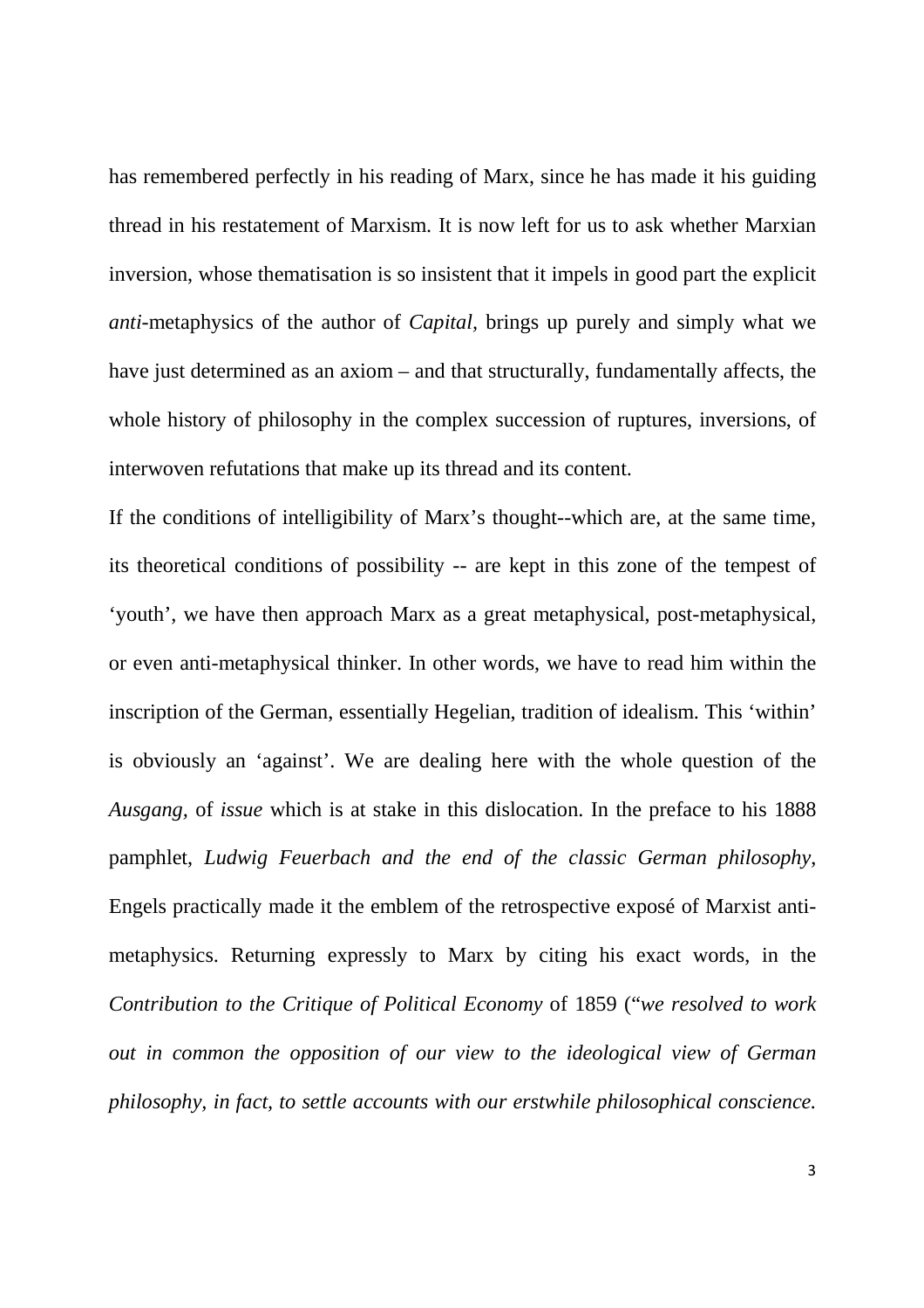*The resolve was carried out in the form of a criticism of post-Hegelian philosophy.*"), Engels is willing to propose it forty years after a 'brief and coherent' recapitulation, and to present what was once 'our relation to Hegel's philosophy, our exit/issue from and our separation with it'. This exit /issue/ (*Ausgang*) which records the end (*Ausgang*) of philosophy is a figure that determines Marx's entire course, even when he believes he is finished with the end, or has departed the departure point, having left it forever. Besides, to follow Engels himself, we can't see how this movement of departure, of a Marx leaving Metaphysics behind but always under the threat of being left by it, would not be able to involve continuously reading or re-reading the elements, concepts and plans that he passes on to the readers and the enactors of his thought.

 Reading Marx 'in-against' or 'beyond-within' (Derrida) the history of metaphysics in its Classical Idealist moment is, thus, to try to trace back the manner and the exercise via which the resources of the metaphysical tradition, where Marx inscribes himself by the very movement of exscribing/unsubscribing himself, are presented to him as exhausted. How can we understand, at the same time, this declarative *topos* (philosophy doesn't work anymore!) and this activeinaugural Event (we need to finish it!) of the exit? There is an extraordinary and unprecedented novelty in Marx in this gesture of the definitive revocation of all the philosophies of the abstract universal. At a stroke, the entire Western metaphysical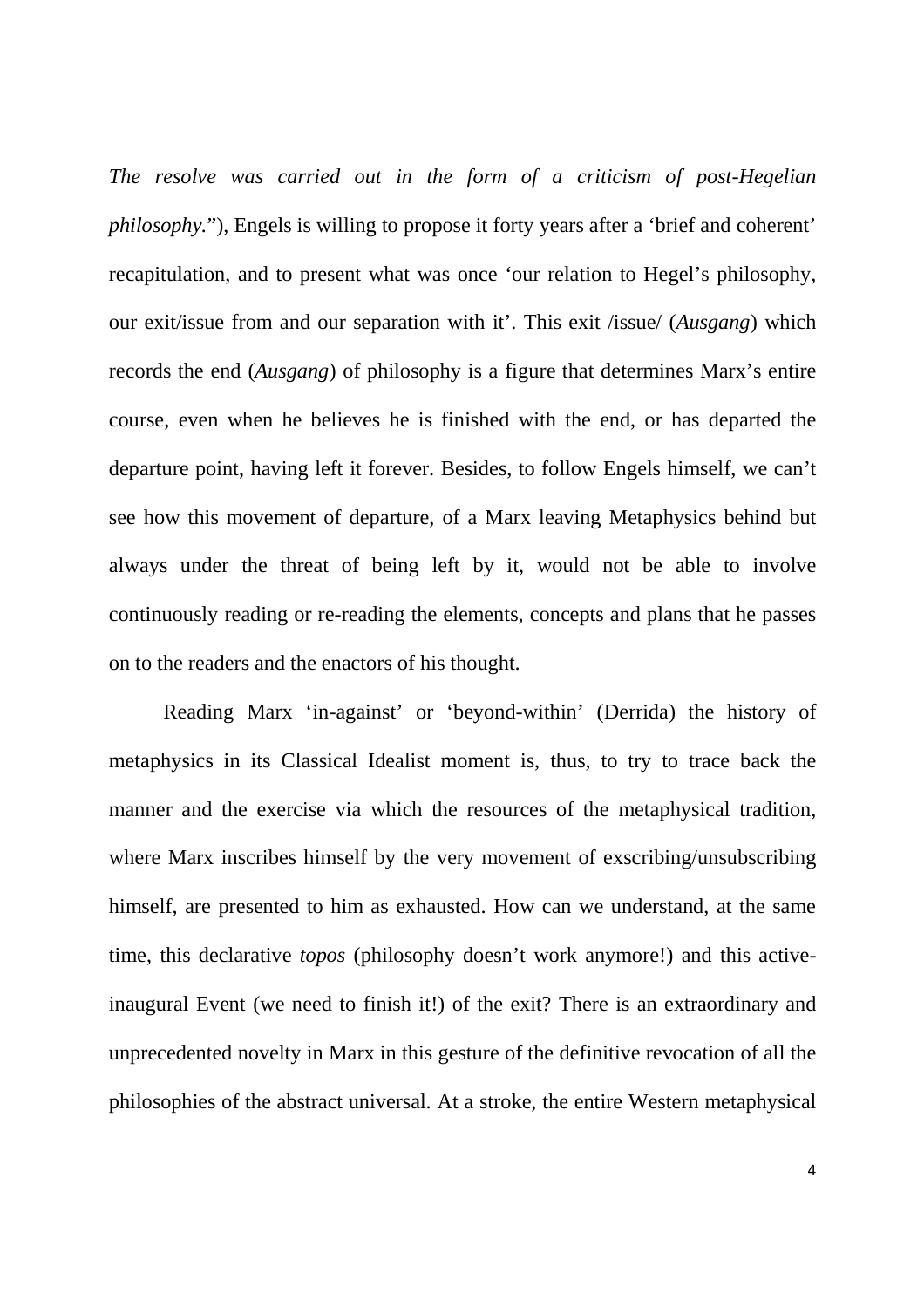past, seems absolutely jettisoned. The philosophy of consciousness and subjectivity is mercilessly unmasked as the space of all illusions, and the mirror of all inversions, as 'ideology'. Everything happens as if something new were being radically invented, something never before seen, in those few years up to the *German Ideology,* the famous text of 1845-46, to which both Marx and Engels refer in the double passage mentioned earlier, where the exit is wagered, announced and executed. The exit, from that point on, is consummated against others who would [ie would aspire to] exit, the Bauers, Stirners, Feuerbachs amongst others, who missed their exit, not because they remained slightly weaker epigones of the great idealist tradition, but because, without knowing it, they embodied its living proof/truth, each in a different, unequal way. Reading or rereading so-called texts of his youth, we are contemplating the portrait of a young philosopher as an exterminating angel, striking down philosophy, finishing it off with the coup de grace (the *Ausgang* as an end), and assigning it to a new port (the *Ausgang* as an outlet or an issue). And he does this with an extraordinary speculative-anti-speculative vigour. *The theses on Feuerbach* are in this respect exemplary with their condensed rigour, flawless acuity, jubilant concision – as if, fundamentally, the venerable brotherhood of philosophers from Ionia to Jena, mocked by Rosenzweig, could be eliminated in three pages of a schoolboy's jotter, [even if it means temporarily speaking its *language* in order to be heard by some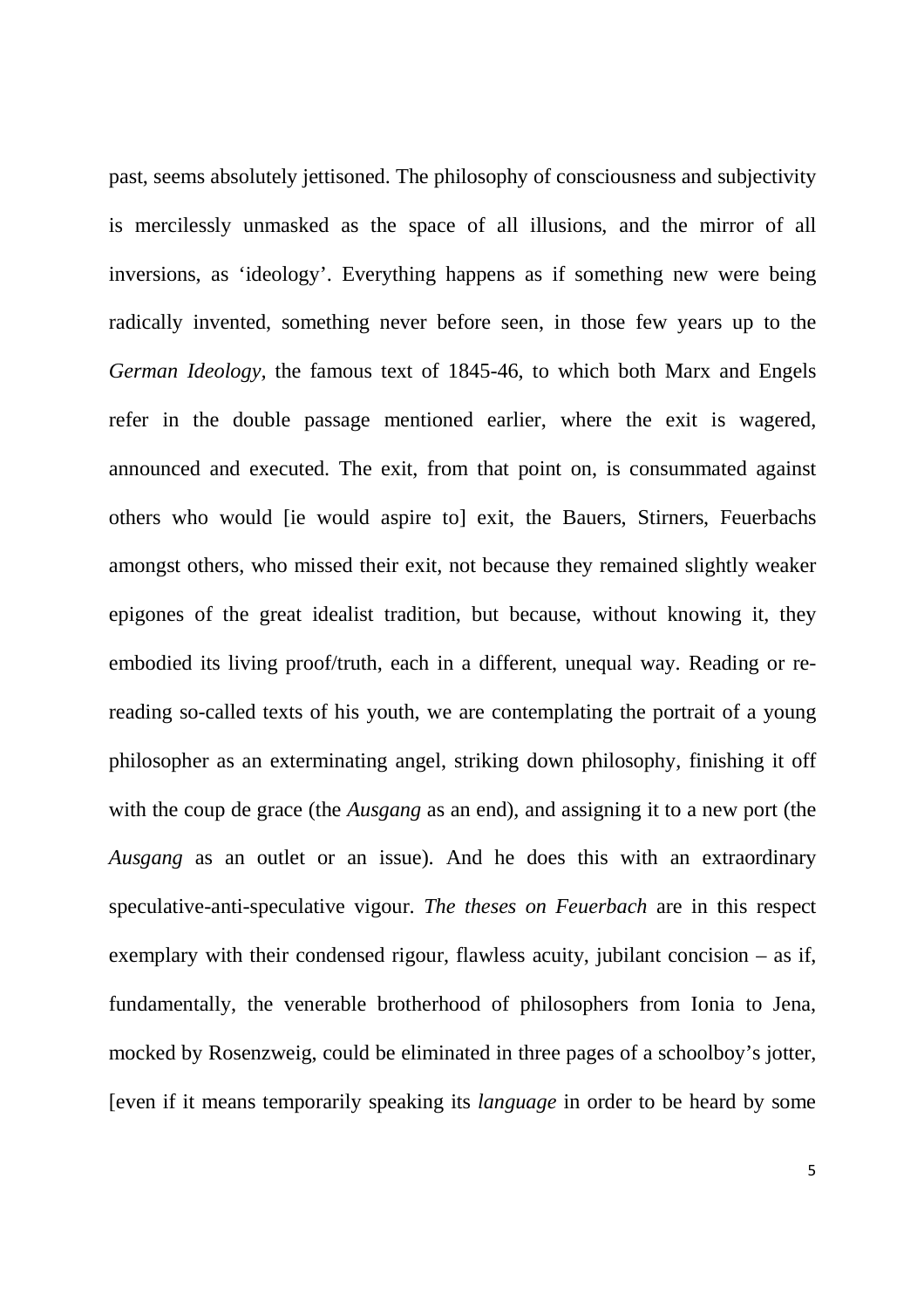incorrigible enthusiasts. We might straightaway note that this question of idiom/language and translateability always govern the approach of Marxist textuality, since it comes back to the question of how philosophy might *pass* to its Other or to its Elsewhere. How can one speak theoretically without speculative erring? Must we translate, transfer, transport or instead install ourselves without delay in this language which would invent itself by pulling "its poetry from the future"? Isn't the concept, even when transformed, the fiercest enemy of the "revolution"? This connection, that is to say the way Marx linguistically relates these structural moments to each other, is often the occasion of trouble: there is philosophy, and of the 'worst' kind, where it is least expected, at the turn of such a page in *Capital,* for example, and there is economy in the reputedly philosophising texts written before 1845-46. This is the reason why the traditional 'divisions' of Marx's thought are criticisable and have been rightly criticised. They go back to the pre-suppositions of 'Marxist' tradition, that is to say Kautskyist and Leninist, of the 'three sources' – and prevent the gesture of 'exit' establishing this very tradition. If in Marx's work there exists a 'philosophical' corpus distinct from the 'economic' and 'political' corpus, then there is obviously no longer a need to pose the question of the 'settling of accounts', of the 'separation' and the '*Ausgang*'. We can admit at once that there is a philosophy of Marx without having the need to question the locations in which it is effected and the conditions of its possibility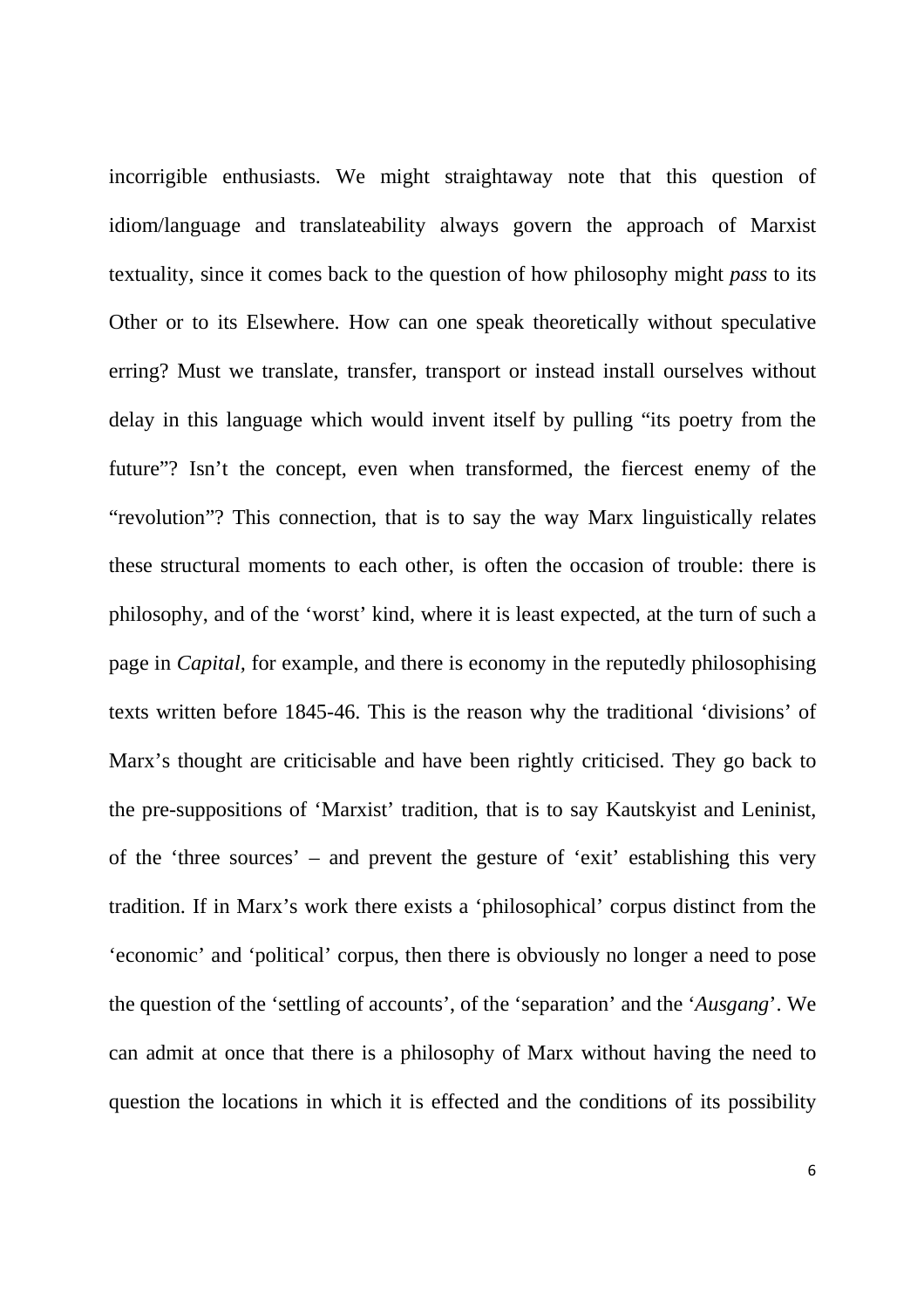after the rupture, no longer wondering of what its "praxis" in the Althusserian sense, might consist of -- that is, its exercise as *renunciation from the concept*, its actuality without possibility. Now, this question of Marx's philosophy is determined by the effectiveness of its 'separation' from the speculative tradition. A philosopher Marx, even a Marx philosophizing anew and on new objects, would be a Marx who has exited, perhaps without even knowing it – and there is a perfectly possible scenography of the exit and of the end. But we need to begin by at least taking seriously an exiting Marx/a Marx exiting from philosophy. It turns out that the elsewhere of philosophy, the issue and the other place on which Marx built for over thirty years, was explicitly named by him: the *critique of political economy.* This title, whatever its probable limits are, combines in a single theoretical perspective and designation philosophy, economy and politics. It does not so much name a unity than a project that may be constructed in the disruption of its moments, and not in organic-dialectic process which would join together the three famous 'sources', towards a new absolute knowledge of the Social and Historical. Things are not disposed in this way in Marx, as we need to be endlessly reminded. There is nothing like a dialectical materialism, or even a general ontology of the social being, nothing like a re-founded philosophy after the signified leave-taking from metaphysics. For Marx, to settle his accounts with philosophy means to settle his own accounts and to leave them behind for once and for all, to finish with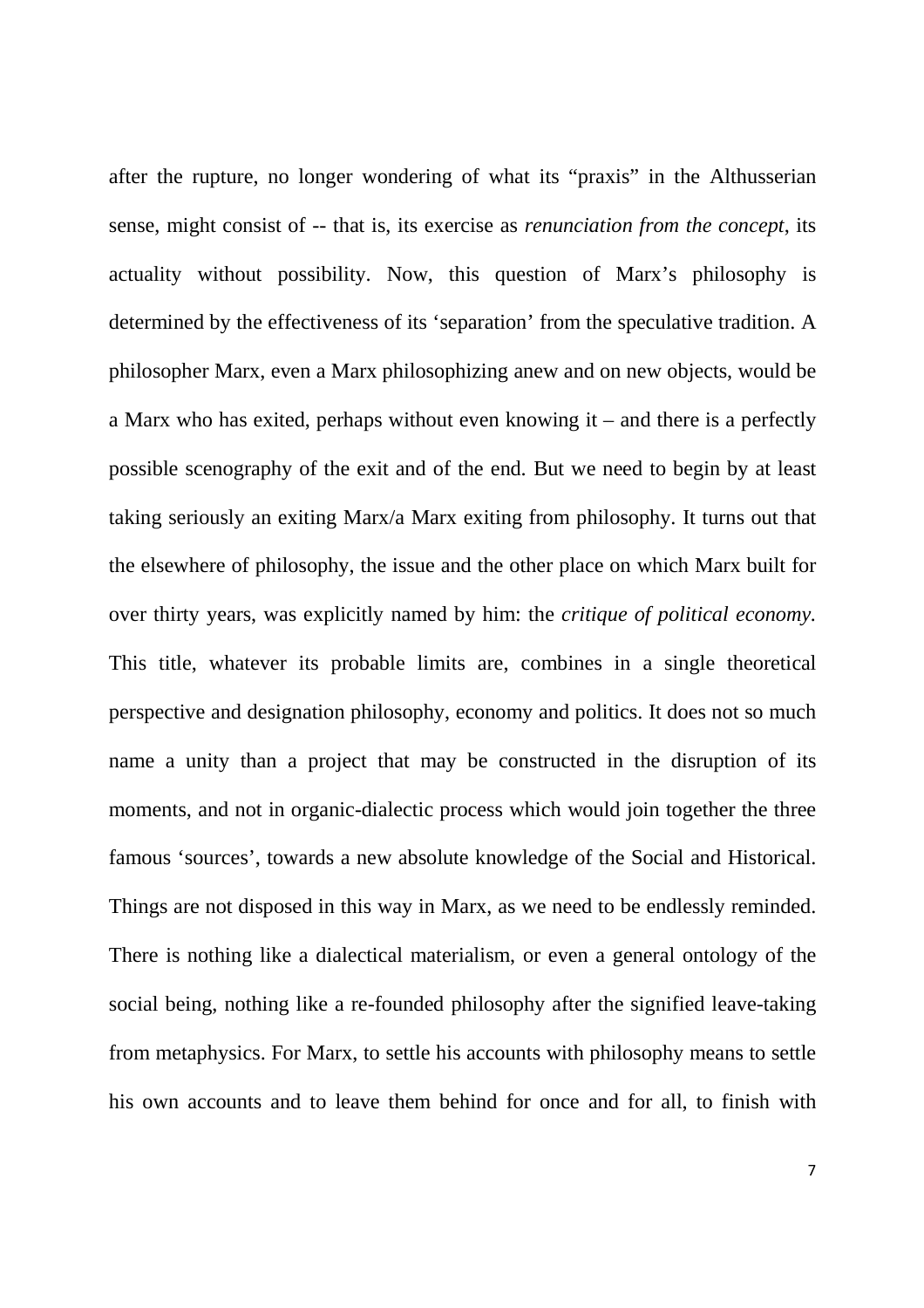Hegel, Hegelianism and bad German sophistication. This is what Marx says and does. Such notably self-conscious radicalism and overturning carry with it here the seismic movement inflicted on the philosophical ground, obliging Marx to cast himself away, far from the desolation, toward another continent. In the years following the grand departure, it is no longer a question of doing philosophy -- in any possible way. The critique of political economy is henceforth the subject of a fierce theoretical appropriation, the subject of a multiform investigation. However this effort, deployed well away from metaphysics, continually leaves the way open for a sort of Marxian philosophical *habitus* that he shelters in its own momentum and that seems irresistible. Marx constantly re-philosophizes. This doesn't mean that he purely and simply relapses into what he thought himself indemnified against. But these resumptions, these gaps, this language that has become foreign and that comes back as a maternal tongue, no longer held in contempt, but cherished in proportion to the oblivion it has been raised to, forcefully questions the status of a persistence, the effectiveness of a rupture and the epistemological consistency of the site of construction the "critique of political economy". I will give only one of a myriad possible examples. In a letter addressed to Engels from the 14th of January 1858, Marx explains to his friend that he has just finished rereading *The Science of Logic* and that this re-encounter is of great use to him for his writing of *Capital,* from the material of the *Grundrisse*, and particularly for his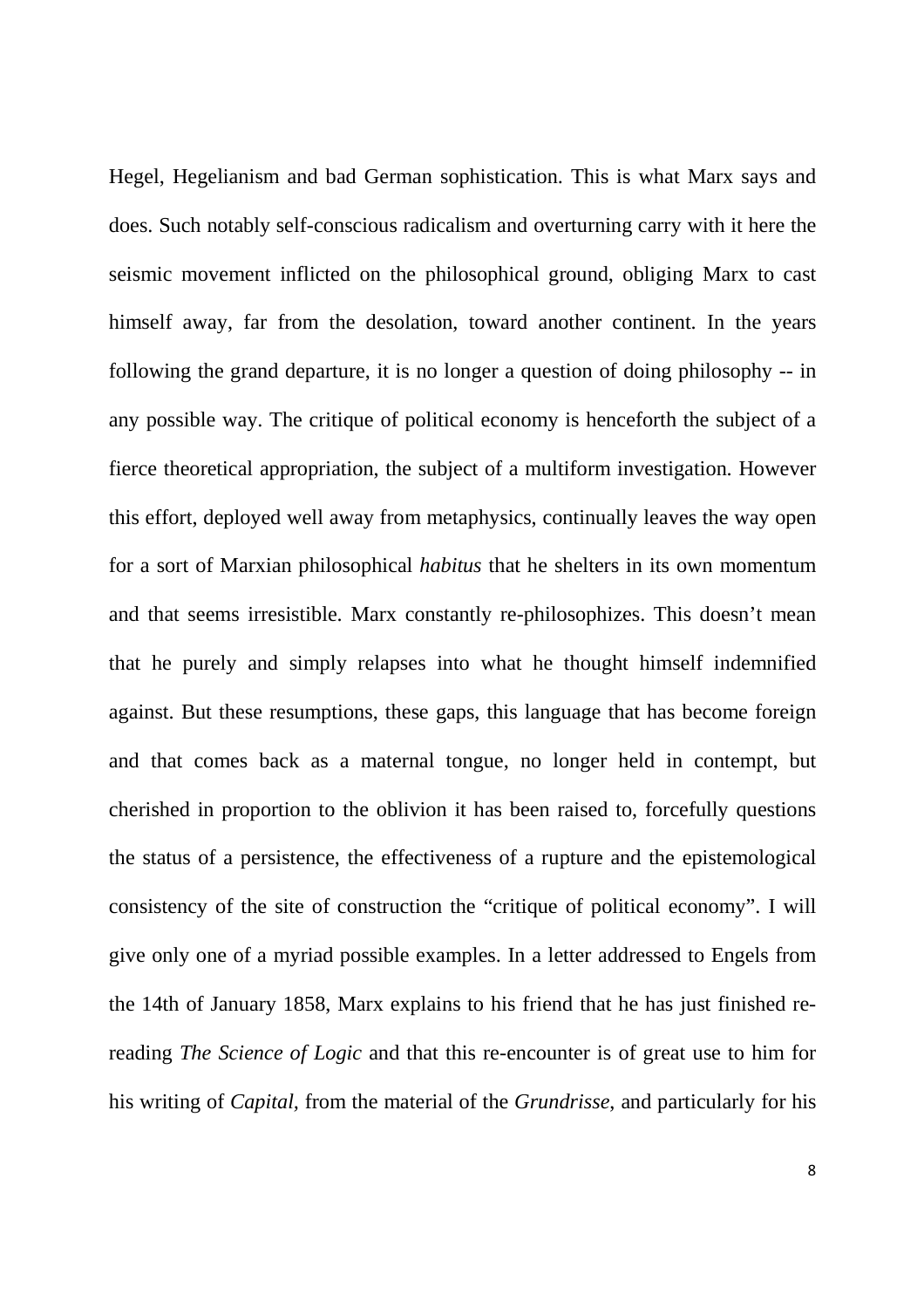"method of elaboration of the subject". Does this methodological, epistemological and theoretical rehabilitation of a "demystified" Hegel, mean the return to the claims of and even the very possibility of philosophy (in the same letter, Marx evokes his desire to write one day a Dialectics "in two or three sheets of printed matter")? It is worth spending some time on this question, not at all for reasons of (somewhat vain) a Marxist science but because it determines a whole series of crucial points that have been stumbling points of Marxism and also grounds of its failure. When dealing with the question of the "exit", we can hardly sever or engage the evaluation of the Marxian revolution that the "exit" inaugurates without coming back precisely to the dialectics and contradiction on one side, and alienation on the other. These concepts perfectly support each other, and I wondered in my book, why the first complex – dialectics and contradiction – is continually maintained by Marx whereas alienation is abandoned and how this difference can be sustained and thought out by him. The theoretical solidarity of these concepts come to him from Hegel who proposes to think of alienation or extraneousness or exteriorisation only because of the movement of dialectical reappropriation that follows, that is, the movement of the Spirit. The Spirit can neither retract into pure self-consciousness in its own interiority, nor can it lose itself in the non-being of difference, which is not it. This is summarised, if we can put it like this, in what Hegel calls « the movement of itself » (*Phenomenology of*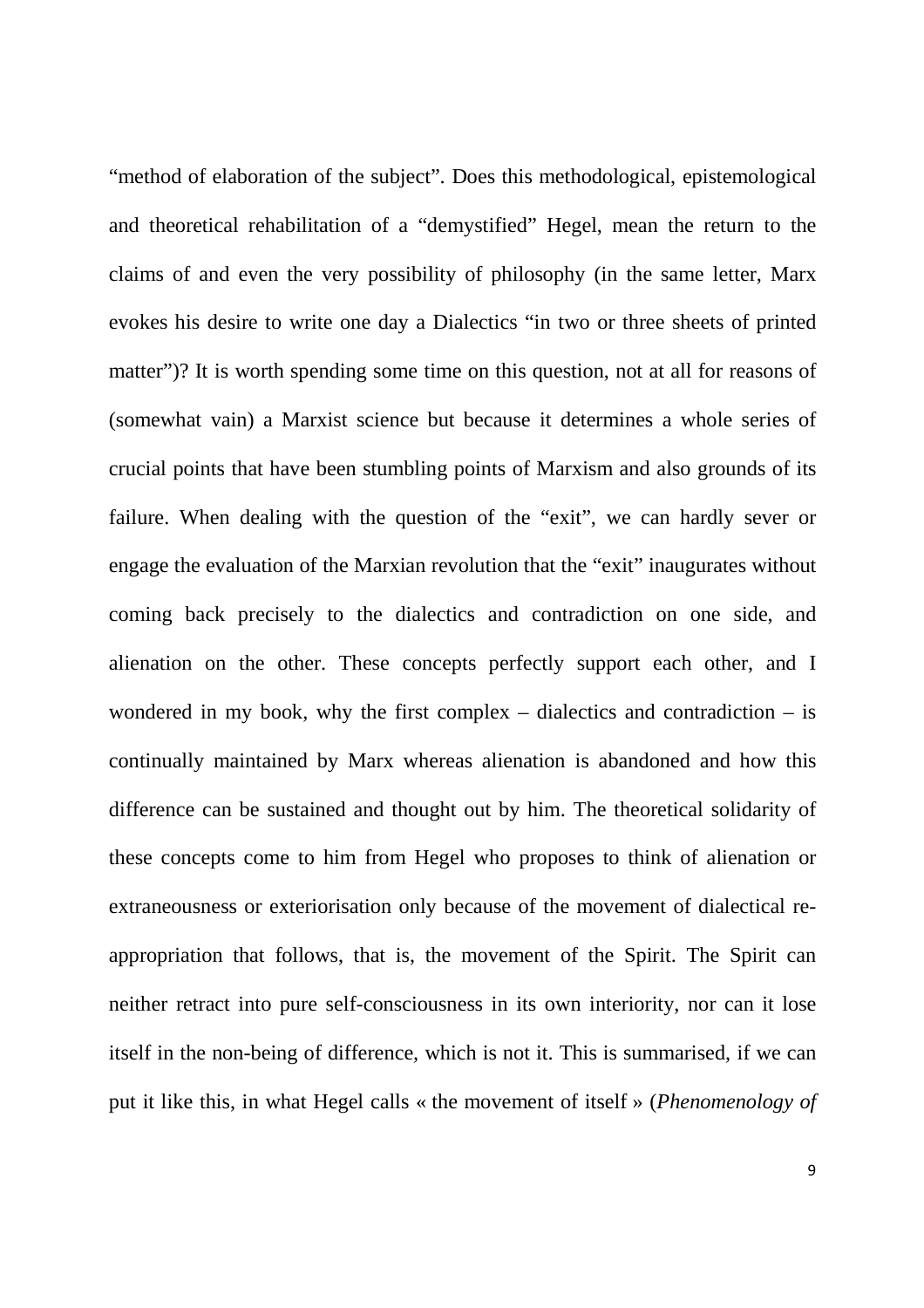*Mind*; *Phänomenologie des Geistes* (1807)), from *Selbst* that alienates itself, objectivises itself, in order better to suppress the difference between oneself and oneself, between objectivity and content.

The way that Marx treats these conceptual devices of dialectics, of contradiction, of alienation and the revocation of the latter, the maintenance or the transformation of dialectics and contradiction, are decisive grounds for understanding the question of Marx's relationship to idealism -- from which he exits. The ambiguity of the French verb that indicates the gesture of *Ausgang* precisely demonstrates its complexity. *Sortir de* means to come from an indelible origin, a matrix of thought that one leaves behind while still bearing the original imprint. *Sortir de* is to break with and interrupt an influence, a continuity, a *filiation*, but it is also to remain marked by what one has broken with. It means also to come from something. Why is dialectics not abandoned to the language of rational speculation of Hegelianism, as alienation was? Can contradiction -- that Marxists have always explained with a disconcerting naivety as the heart of Marx's theory -- escape its logical statute and qualify "with no other form of proceedings" real movements?

These interrogations and all the ones deriving from them allowed us to approach a type of checking gesture of exit, even a sinking into the redoubtable theoretical pretences. Nevertheless, in the way that Marx constantly tries to pull away from his place of provenance, the exit, more a continuous effort than a discontinuity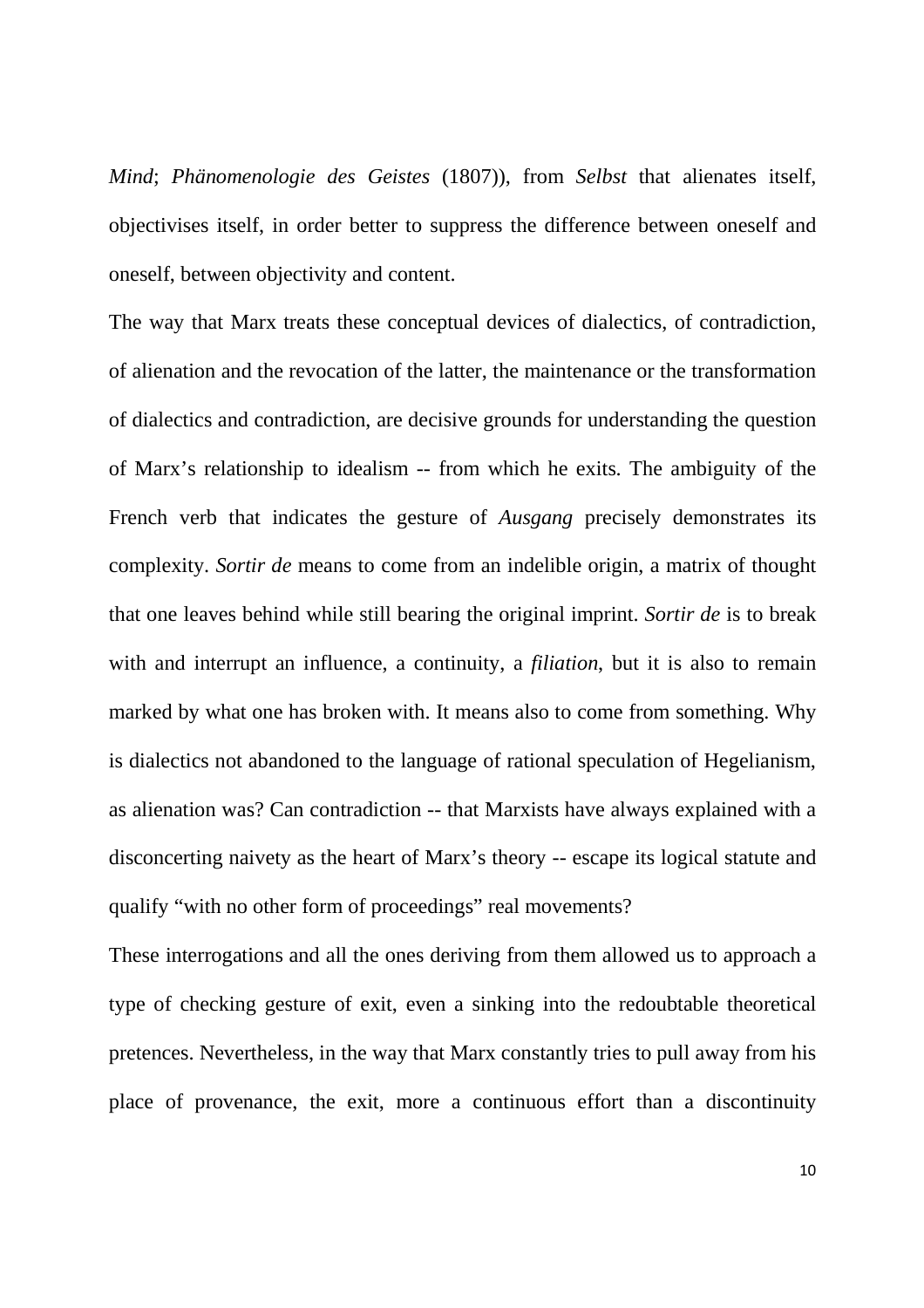signified by a cut, produces remarkable effects, breakthroughs, unsealed gaps which Marx practises as plural *exits*, which he presents as *excesses*, exoduses of knowledge and overgrowths exteriority. I will pick out three of them in particular: *the revolution* as an excess of content over each sentence/phrase that thematises revolution (these are Marx's words on «the poetry of the future» in the *Eighteenth Brumaire* [second month of French Republican Calendar]); *the analytics* of social forms, the only effective figure of the very improbable Marxian "materialism", like the excess of the form and of the force over each "contradiction", over all dialectical negativity; the *excess-value* or surplus-value, as an excess over all circulatory logic of the auto-increase in the value of capital and the autoelucidation of the concept.

It is the gesture of the *Ausgang*, then, that we have to question when we want to understand Marx's "relationship" to philosophy. First of all because it is decisive in its enterprise which it commands. Then because it seems determining for whomever makes the effort to think about Marxian thought and to try to know what to hold to as far as what it might instruct or 'de-instruct' today. I have questioned it through three angles, or rather, by giving close consideration to three very precise elements:

1. The *exit* never ceases to over-signify itself as an interruption of all Dialectics; even if Dialectics is re-conducted under a so-called « materialist » form;

11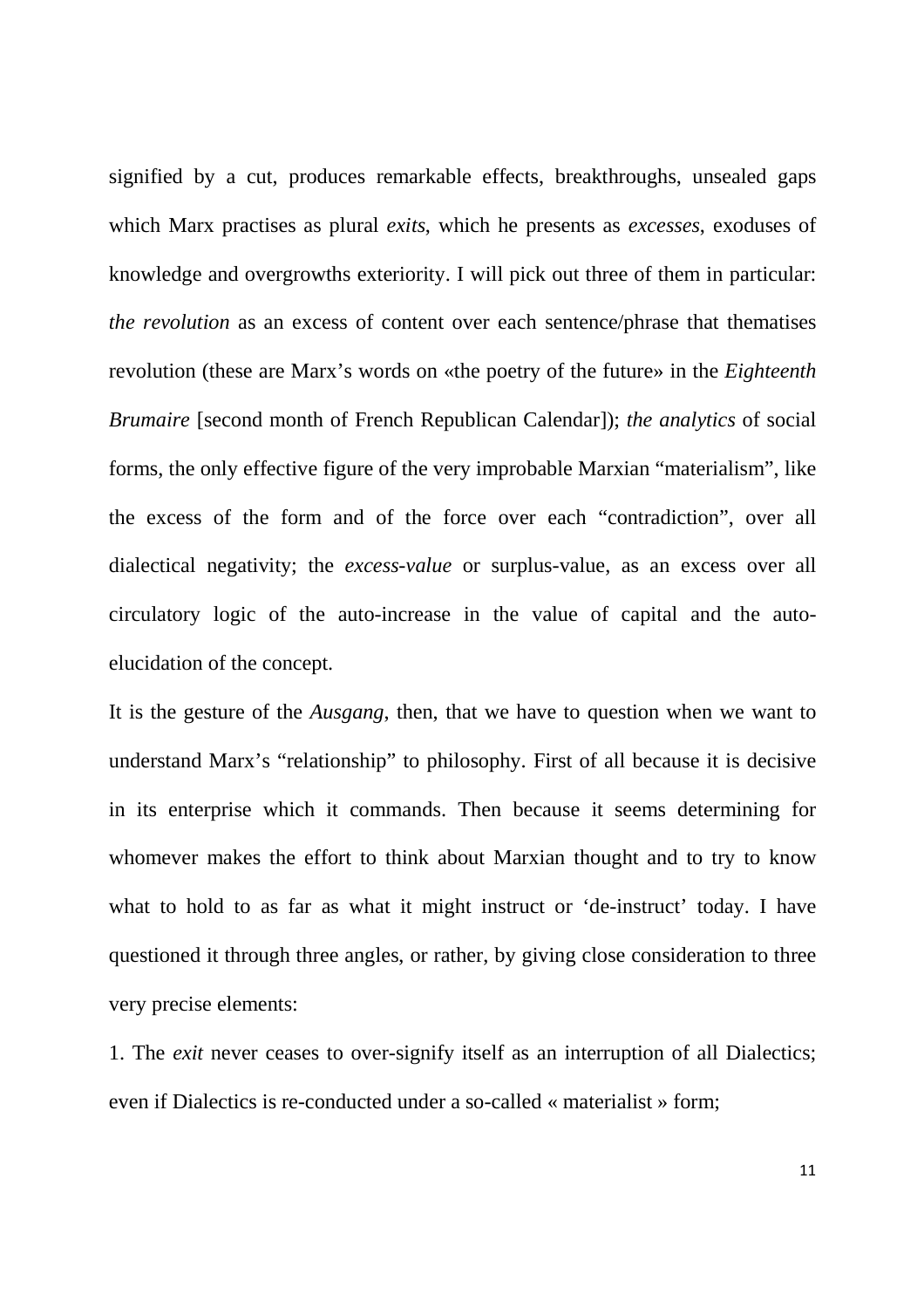2. In its singular reality, the exit gives itself over a brief and crucial moment in the revocation of "alienation";

3. The gesture of "sortir/exiting" turns out to be in the unregulated conflict that it does not cease to transport between a (logical) negativity and a (real) positivity. To summarize my argument, I will recapitulate it under three theses in which one should not be mislead by the negative enunciation because it is well and truly a matter of the dis-covery of a new possibility of thinking:

-- There is no materialism in Marx but an analytics of economic, social and historical forms, a thought of efficiency of form too, that is to say of its positivity.

-- There is no politics in Marx, but a thought, taken to its own limit, of a revolutionary excess over all politics, an infinite revolutionary excess.

-- There is no critique of political economy except at the extreme point--that makes it possible –of excess value as excess over all critique of political economy, as a creation from nothing, wrenched from the logic of capital – without which there can be no "critique" of capitalism, but the always-already indefinite re-conduction of its own revolution, of its strength of power to revolutionise all links.

As I see it, it is not a question of deciding between a position *pro* or *contra* Marx and Marxism, and not even, fundamentally, of making a decision about what is alive or dead in a work that no theoretical accounting can reduce to a kind of